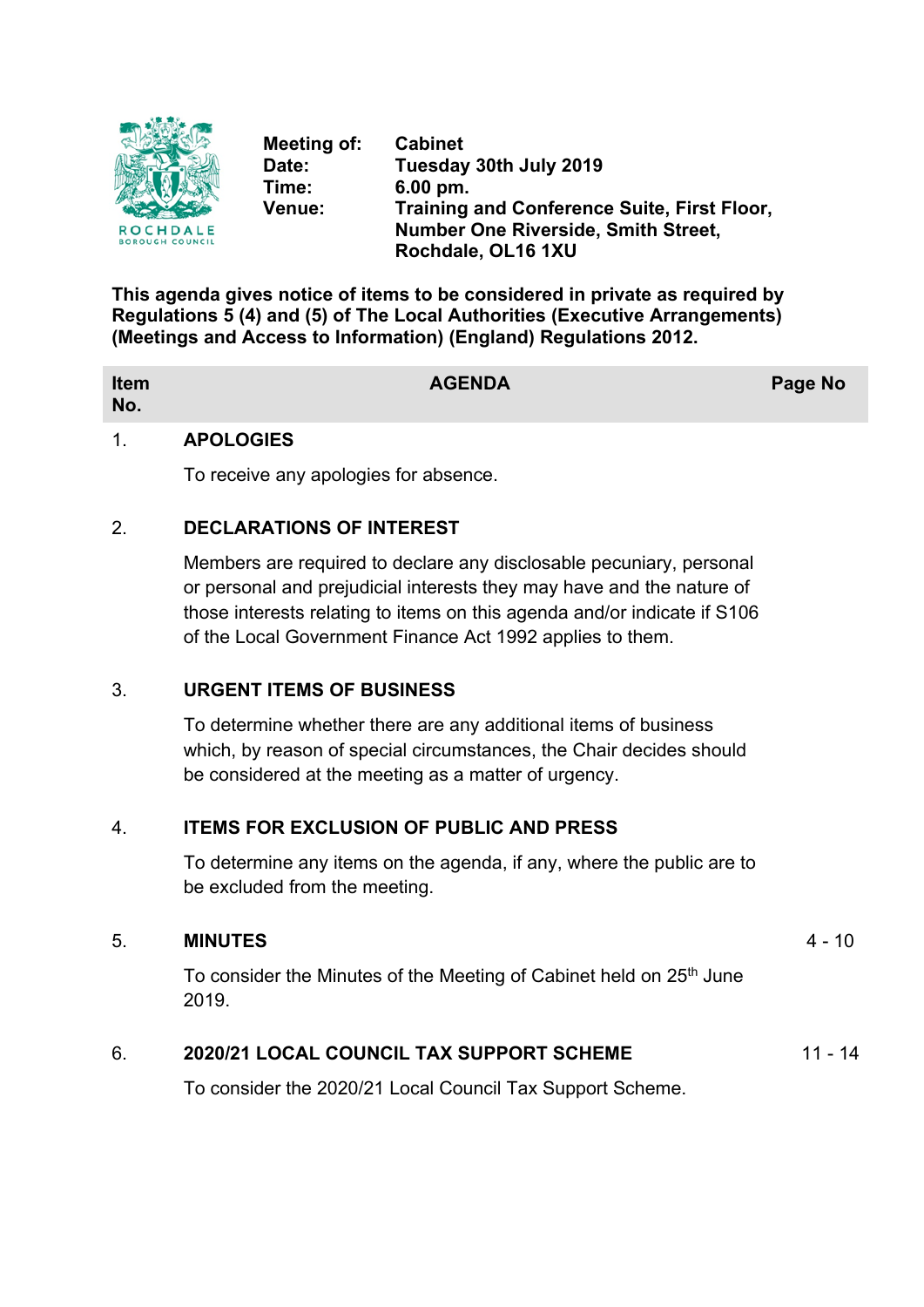## 7. **FINANCE UPDATE REPORT 2019/20** 15 - 22

To consider the Finance Update Report 2019/20.

#### 8. **BUDGET 2020/21 TO 2022/23 GUIDELINES, TIMETABLE AND PUBLIC ENGAGEMENT** 23 - 43

To consider the Budget 2020/21 to 2022/23 Guidelines, Timetable and Public Engagement.

#### 9. **DISPOSAL OF LAND AT STARKEY STREET / LANGTON STREET HEYWOOD** 44 - 46

To consider the disposal of land at Starkey Street / Langton Street Heywood.

### 10. **EXTRA SCHOOL PLACES - DETERMINATION OF STATUTORY PROPOSALS FOR ENLARGEMENTS AND SEN RESOURCED PROVISION, AND ADDITIONAL CAPACITY** 47 - 54

To consider matters relating to extra school places - Determination of Statutory Proposals for Enlargements and SEN Resourced Provision, and Additional Capacity.

# 11. **EXCLUSION OF PRESS AND PUBLIC**

To consider that the press and public be excluded from the remaining part of the meeting pursuant to Section 100(A) 4 of the Local Government Act 1972 on the grounds that discussions may involve the likely disclosure of exempt information as defined in the provisions of Part 1 of Schedule 12A to the Local Government Act 1972 and public interest would not be served in publishing the information.

# 12. **LAND AT WILLIAM STREET AND TONGE MEADOW, MIDDLETON** 55 - 61

To consider matters relating to land at William Street and Tonge Meadow, Middleton.

### 13. **APPENDIX 1 - EXTRA SCHOOL PLACES - DETERMINATION OF STATUTORY PROPOSALS FOR ENLARGEMENTS AND SEN RESOURCED PROVISION, AND ADDITIONAL CAPACITY** 62